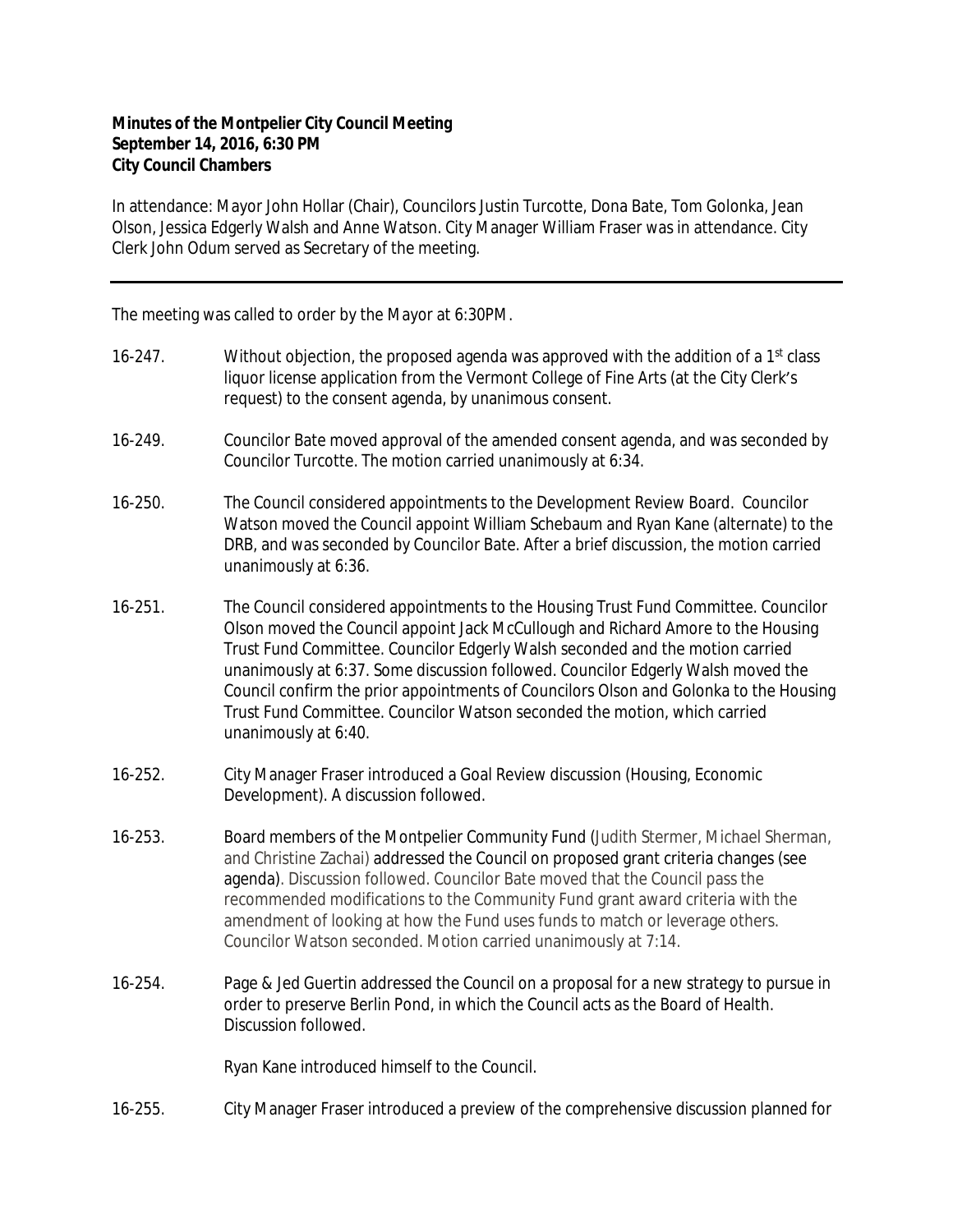|              | the next meeting regarding Combined Sewer Overflows (CSO). Public Works Director<br>Tom McArdle joined the discussion.                                                                                                                                                                                                                                                                                                                                                           |
|--------------|----------------------------------------------------------------------------------------------------------------------------------------------------------------------------------------------------------------------------------------------------------------------------------------------------------------------------------------------------------------------------------------------------------------------------------------------------------------------------------|
| $16 - 257$ . | Montpelier Energy Advisory Committee Fund members Scott Muller, Geoff Fitzgerald<br>and Kate Stephenson addressed the Council on their efforts and a proposal for a<br>revolving loan fund. Page Guertin participated in the discussion.                                                                                                                                                                                                                                         |
|              | Councilor Edgerly Walsh moved the Council approve \$20000 from the reserve for the<br>establishment of the net zero revolving loan fund. Councilor Watson seconded. After<br>further discussion, the motion carried unanimously at 8:57.                                                                                                                                                                                                                                         |
| 16-256.      | The Mayor opened the first reading/public hearing for the proposed Junkyard Ordinance<br>at 8:58. Vicki Lane came forward with questions. The hearing closed at 9:03. Discussion<br>followed. Councilor Edgerly Walsh moved the Council pass 1 <sup>st</sup> reading and schedule the<br>2 <sup>nd</sup> reading for the next Council meeting on the 21 <sup>st</sup> . Councilor Bate seconded. After<br>some brief further discussion, the motion carried unanimously at 9:06. |
| 16-258.      | Mr. Fraser introduced the revised Street Closure Policy proposal. There was a brief<br>discussion. Assistant City Manager Jessie Baker participated in the discussion. Councilor<br>Bate moved approval of the policy, Councilor Olson seconded. The motion carried<br>unanimously at 9:12.                                                                                                                                                                                      |
| 16-259.      | Assistant City Manager Baker introduced the Local Development Corporation (LDC)<br>follow-up, introducing the proposed LDC founding documents. Discussion followed.<br>Councilor Bate proposed the Council approve the proposed LDC Articles of<br>Incorporation. Councilor Turcotte seconded. The motion carried unanimously at 9:20.                                                                                                                                           |
| 16-260.      | It was agreed that Councilor Watson would be the voting representative to the VLCT<br>Town Fair on October 5th.                                                                                                                                                                                                                                                                                                                                                                  |
| 16-262.      | Councilor Bate shared a Transportation Advisory Committee meeting report.                                                                                                                                                                                                                                                                                                                                                                                                        |
|              | Councilor Olson reported on an email from a 12 year old girl on Marvin Street asking<br>that Halloween be celebrated on the last Saturday of October. Discussion followed.                                                                                                                                                                                                                                                                                                       |
|              | Councilor Turcotte thanked Jessie Baker for her departmental consolidation work.                                                                                                                                                                                                                                                                                                                                                                                                 |
|              | Councilor Watson reported on the Friends of the Winooski river cleanup, the October 8<br>energy home tour, the reduction in greenhouse emissions by the city, and her interest in<br>looking at the city flag design.                                                                                                                                                                                                                                                            |
|              | Councilor Edgerly Walsh offered a happy birthday to Anne Watson, and then asked<br>questions about refugees, put forward a request for a One Taylor Street update, and<br>called attention to possible solar power incentive money.                                                                                                                                                                                                                                              |
| $16 - 263.$  | The Mayor's reported that he had met with the Central Vermont Refugee Network<br>about Bhutanese refugees. He also indicated he would not be present at the next<br>meeting.                                                                                                                                                                                                                                                                                                     |